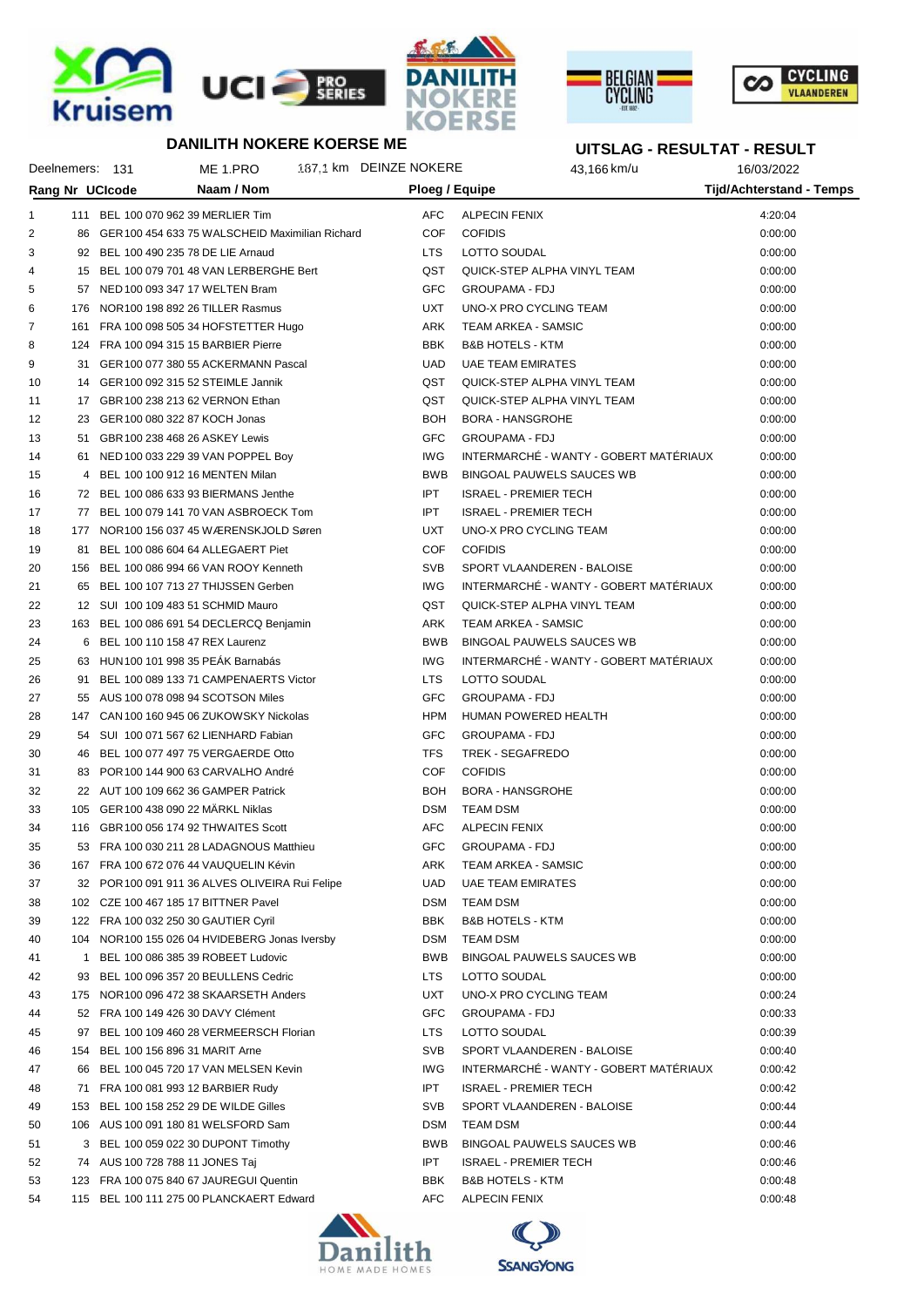







## **UITSLAG - RESULTAT - RESULT**

|     |     | Deelnemers: 131                   | ME 1.PRO                                                                        | 187.1 km DEINZE NOKERE | 43,166 km/u                            | 16/03/2022                      |  |
|-----|-----|-----------------------------------|---------------------------------------------------------------------------------|------------------------|----------------------------------------|---------------------------------|--|
|     |     | Rang Nr UCIcode                   | Naam / Nom                                                                      | Ploeg / Equipe         |                                        | <b>Tijd/Achterstand - Temps</b> |  |
| 55  |     |                                   | 162 BEL 100 100 050 27 NOPPE Christophe                                         | ARK                    | TEAM ARKEA - SAMSIC                    | 0:00:52                         |  |
| 56  |     |                                   | 73 ITA 100 303 424 89 FRIGO Marco                                               | <b>IPT</b>             | <b>ISRAEL - PREMIER TECH</b>           | 0:00:53                         |  |
| 57  |     |                                   | 75 ITA 100 157 227 71 PUPPIO Antonio                                            | IPT                    | <b>ISRAEL - PREMIER TECH</b>           | 0:00:53                         |  |
| 58  |     |                                   | 82 NED 100 058 402 89 KREDER Wesley                                             | COF                    | <b>COFIDIS</b>                         | 0:00:53                         |  |
| 59  |     |                                   | 56 GBR 100 238 678 42 WATSON Samuel                                             | <b>GFC</b>             | <b>GROUPAMA - FDJ</b>                  | 0:00:58                         |  |
| 60  |     |                                   | 35 NOR 100 065 353 56 LAENGEN Vegard Stake                                      | UAD                    | <b>UAE TEAM EMIRATES</b>               | 0:00:59                         |  |
| 61  |     |                                   | 37 ITA 100 086 981 53 TROIA Oliviero                                            | UAD                    | <b>UAE TEAM EMIRATES</b>               | 0:01:19                         |  |
| 62  |     |                                   | 107 NED 100 226 805 03 VAN UDEN Casper                                          | <b>DSM</b>             | <b>TEAM DSM</b>                        | 0:01:24                         |  |
| 63  |     |                                   | 174 DEN 100 150 631 71 HULGAARD Morten                                          | <b>UXT</b>             | UNO-X PRO CYCLING TEAM                 | 0:01:24                         |  |
| 64  |     |                                   | 112 BEL 100 070 961 38 DE TIER Floris                                           | AFC                    | <b>ALPECIN FENIX</b>                   | 0:01:49                         |  |
| 65  |     | 152 BEL 100 163 583 25 BRAET Vito |                                                                                 | SVB                    | SPORT VLAANDEREN - BALOISE             | 0:01:49                         |  |
| 66  | 195 |                                   | BEL 100 164 659 34 SAVER Kasper                                                 | <b>MCT</b>             | MINERVA CYCLING TEAM                   | 0:02:17                         |  |
| 67  |     | 33 GER 100 101 867 01 GROß Felix  |                                                                                 | UAD                    | <b>UAE TEAM EMIRATES</b>               | 0:02:28                         |  |
| 68  |     |                                   | 143 NOR 100 086 769 35 JENSEN August                                            | <b>HPM</b>             | HUMAN POWERED HEALTH                   | 0:03:13                         |  |
| 69  |     |                                   | 157 BEL 100 143 120 29 VERWILST Aaron                                           | <b>SVB</b>             | SPORT VLAANDEREN - BALOISE             | 0:03:15                         |  |
| 70  |     |                                   | 172 NOR100 196 662 27 GUDMESTAD Tord                                            | <b>UXT</b>             | UNO-X PRO CYCLING TEAM                 | 0:03:18                         |  |
| 71  |     |                                   | 182 BEL 100 109 461 29 GOEMAN Andreas                                           | <b>TIS</b>             | TARTELETTO - ISOREX                    | 0:03:18                         |  |
| 72  |     |                                   |                                                                                 | <b>BBK</b>             | <b>B&amp;B HOTELS - KTM</b>            | 0:03:18                         |  |
| 73  |     |                                   | 127 GER 100 157 662 21 HEIDEMANN Miguel<br>193 BEL 100 086 288 39 JOSEPH Thomas | <b>MCT</b>             | MINERVA CYCLING TEAM                   | 0:03:18                         |  |
| 74  |     |                                   | 25 NZL 100 055 066 51 ARCHBOLD Shane                                            | <b>BOH</b>             |                                        |                                 |  |
|     |     |                                   |                                                                                 | ARK                    | <b>BORA - HANSGROHE</b>                | 0:03:21                         |  |
| 75  |     |                                   | 165 EST 100 165 205 95 PAJUR Markus                                             | COF                    | TEAM ARKEA - SAMSIC<br><b>COFIDIS</b>  | 0:03:21                         |  |
| 76  |     |                                   | 85 BEL 100 058 657 53 WALLAYS Jelle                                             |                        |                                        | 0:03:21                         |  |
| 77  |     |                                   | 45 LAT 100 075 275 84 LIEPINS Emils                                             | <b>TFS</b>             | TREK - SEGAFREDO                       | 0:03:28                         |  |
| 78  |     |                                   | 62 DEN 100 152 211 02 JOHANSEN Julius                                           | IWG                    | INTERMARCHÉ - WANTY - GOBERT MATÉRIAUX | 0:03:28                         |  |
| 79  |     |                                   | 183 BEL 100 154 215 66 LEMMENS Sander                                           | TIS                    | TARTELETTO - ISOREX                    | 0:03:28                         |  |
| 80  |     |                                   | 5 NED 100 140 657 88 PAASSCHENS Mathijs                                         | <b>BWB</b>             | BINGOAL PAUWELS SAUCES WB              | 0:04:09                         |  |
| 81  |     |                                   | 113 GER 100 361 755 26 BALLERSTEDT Maurice                                      | AFC                    | <b>ALPECIN FENIX</b>                   | 0:04:21                         |  |
| 82  |     |                                   | 44 NED 100 155 087 65 HOOLE Daan                                                | <b>TFS</b>             | TREK - SEGAFREDO                       | 0:04:21                         |  |
| 83  | 151 |                                   | BEL 100 148 907 93 APERS Ruben                                                  | SVB                    | SPORT VLAANDEREN - BALOISE             | 0:05:18                         |  |
| 84  |     |                                   | 164 COL 100 093 732 14 QUINTANA Dayer                                           | ARK                    | TEAM ARKEA - SAMSIC                    | 0:05:39                         |  |
| 85  |     |                                   | 84 BEL 100 064 272 42 VANBILSEN Kenneth                                         | COF                    | <b>COFIDIS</b>                         | 0:05:45                         |  |
| 86  | 191 |                                   | BEL 100 649 269 32 DHAEYE Enrico                                                | <b>MCT</b>             | MINERVA CYCLING TEAM                   | 0:06:07                         |  |
| 87  | 186 |                                   | BEL 100 046 449 67 VANOVERSCHELDE Kobe                                          | <b>TIS</b>             | TARTELETTO - ISOREX                    | 0:06:07                         |  |
| 88  | 185 |                                   | BEL 100 086 379 33 VAN DE KERKHOVE Brent                                        | <b>TIS</b>             | TARTELETTO - ISOREX                    | 0:06:13                         |  |
| 89  |     |                                   | 125 CAN 100 517 303 83 PARISELLA Raphael                                        | <b>BBK</b>             | <b>B&amp;B HOTELS - KTM</b>            | 0:06:13                         |  |
| 90  |     |                                   | 142 CAN 100 765 678 41 COTE Pier Andre                                          | HPM                    | HUMAN POWERED HEALTH                   | 0:06:13                         |  |
| 91  |     |                                   | 126 FRA 100 146 825 48 LAGREE Adrien                                            | <b>BBK</b>             | B&B HOTELS - KTM                       | 0:06:13                         |  |
| 92  |     |                                   | 41 ESP 100 055 839 48 ABERASTURI IZAGA Jon                                      | <b>TFS</b>             | TREK - SEGAFREDO                       | 0:06:13                         |  |
| 93  |     |                                   | 7 LUX 100 091 276 80 WIRTGEN Tom                                                | <b>BWB</b>             | <b>BINGOAL PAUWELS SAUCES WB</b>       | 0:06:13                         |  |
| 94  |     |                                   | 196 BEL 100 165 022 09 VAN SCHOOR Matthew                                       | <b>MCT</b>             | MINERVA CYCLING TEAM                   | 0:06:13                         |  |
| 95  |     |                                   | 155 BEL 100 148 879 65 VAN POUCKE Aaron                                         | SVB                    | SPORT VLAANDEREN - BALOISE             | 0:06:13                         |  |
| 96  |     | 76 ISR 100 086 829 95 SAGIV Guy   |                                                                                 | <b>IPT</b>             | <b>ISRAEL - PREMIER TECH</b>           | 0:06:13                         |  |
| 97  |     |                                   | 171 NOR 100 100 233 16 HALVORSEN Kristoffer                                     | <b>UXT</b>             | UNO-X PRO CYCLING TEAM                 | 0:06:13                         |  |
| 98  | 96  |                                   | BEL 100 156 008 16 GRIGNARD Sébastien                                           | <b>LTS</b>             | LOTTO SOUDAL                           | 0:06:13                         |  |
| 99  |     |                                   | 181 BEL 100 138 973 53 DE POORTER Maxime                                        | <b>TIS</b>             | TARTELETTO - ISOREX                    | 0:06:13                         |  |
| 100 |     |                                   | 131 ITA 100 054 674 47 BATTAGLIN Enrico                                         | <b>BCF</b>             | <b>BARDIANI CSF FAIZANE'</b>           | 0:06:13                         |  |
| 101 |     |                                   | 187 BEL 100 148 926 15 VERHOFSTADT Thibau                                       | TIS                    | TARTELETTO - ISOREX                    | 0:06:13                         |  |
| 102 |     |                                   | 133 ITA 100 155 139 20 COLNAGHI Luca                                            | <b>BCF</b>             | <b>BARDIANI CSF FAIZANE'</b>           | 0:06:13                         |  |
| 103 |     |                                   | 145 USA 100 078 953 76 JOYCE Colin                                              | HPM                    | HUMAN POWERED HEALTH                   | 0:06:13                         |  |
| 104 |     |                                   | 141 USA 100 075 013 16 CARPENTER Robin                                          | HPM                    | HUMAN POWERED HEALTH                   | 0:06:13                         |  |
| 105 |     | 11 BEL 100 022 640 23 KEISSE Iljo |                                                                                 | QST                    | QUICK-STEP ALPHA VINYL TEAM            | 0:06:13                         |  |
| 106 |     |                                   | 13 BEL 100 054 306 67 STEELS Stijn                                              | QST                    | QUICK-STEP ALPHA VINYL TEAM            | 0:06:13                         |  |
| 107 |     |                                   | 184 BEL 100 086 387 41 VAN BREUSSEGEM Elias                                     | TIS                    | TARTELETTO - ISOREX                    | 0:06:13                         |  |
| 108 |     |                                   | 34 NZL 100 217 083 78 FISHER-BLACK Finn                                         | UAD.                   | <b>UAE TEAM EMIRATES</b>               | 0:06:13                         |  |



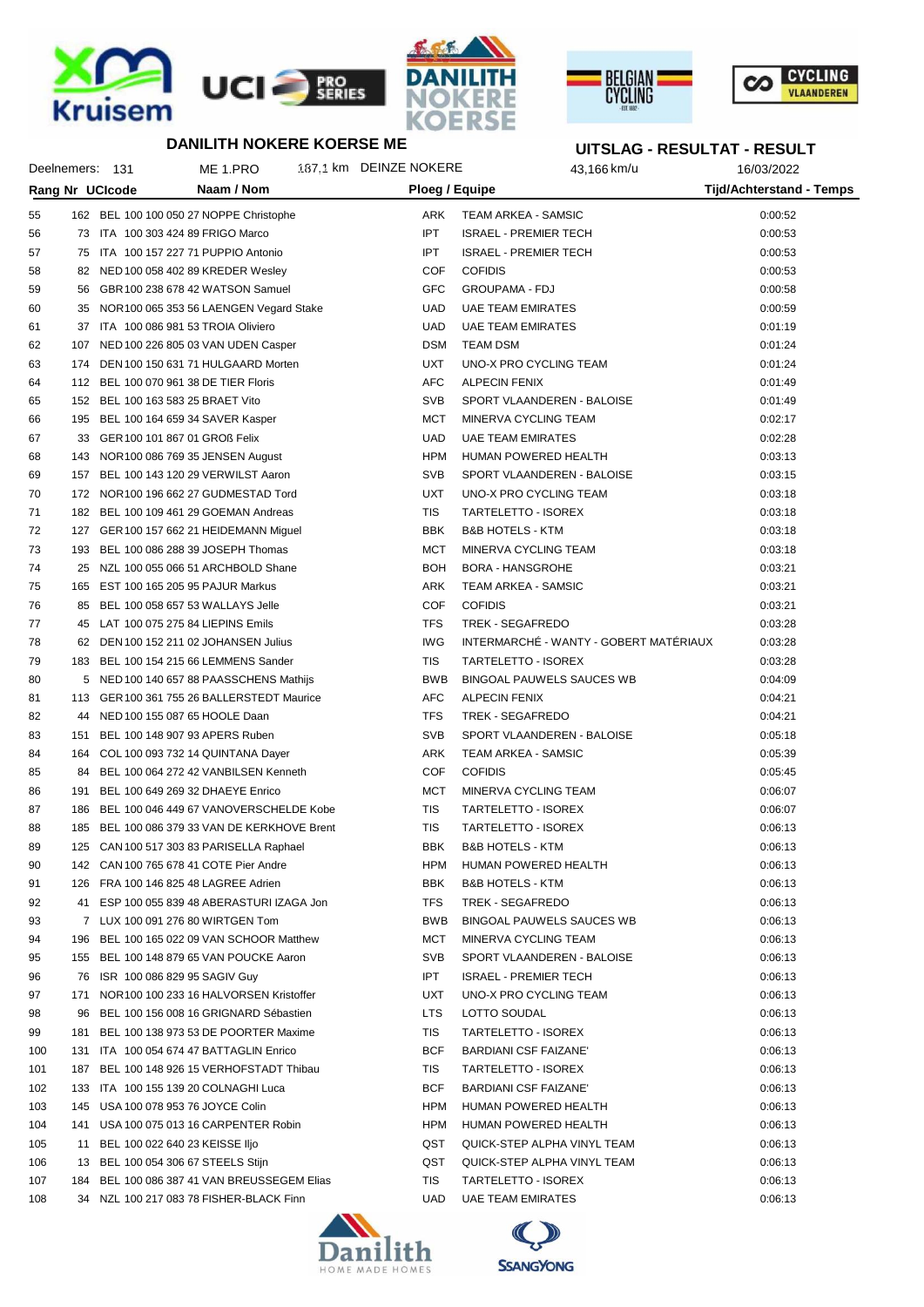





#### **UITSLAG - RESULTAT - RESULT**

| Deelnemers: 131 |     |                                        | ME 1.PRO                                        | 187.1 km DEINZE NOKERE     | 43,166 km/u                            |                     | 16/03/2022                       |    |
|-----------------|-----|----------------------------------------|-------------------------------------------------|----------------------------|----------------------------------------|---------------------|----------------------------------|----|
| Rang Nr UCIcode |     |                                        | Naam / Nom                                      |                            | Ploeg / Equipe                         |                     | <b>Tijd/Achterstand - Temps</b>  |    |
| 109             |     |                                        | 67 BEL 100 077 606 87 DEVRIENDT Tom             | <b>IWG</b>                 | INTERMARCHÉ - WANTY - GOBERT MATÉRIAUX |                     | 0:06:13                          |    |
| 110             |     |                                        | 103 GER 100 157 663 22 HEINSCHKE Leon           | <b>DSM</b>                 | <b>TEAM DSM</b>                        |                     | 0:06:13                          |    |
| 111             |     |                                        | 137 ITA 100 151 356 20 ZOCCARATO Samuele        | <b>BCF</b>                 | <b>BARDIANI CSF FAIZANE'</b>           |                     | 0:06:13                          |    |
| 112             | 36  | SUI 100 151 601 71 SUTER Joel          |                                                 | <b>UAD</b>                 | <b>UAE TEAM EMIRATES</b>               |                     | 0:06:21                          |    |
| 113             |     |                                        | 114 GER 100 066 688 33 KRIEGER Alexander        | <b>AFC</b>                 | <b>ALPECIN FENIX</b>                   |                     | 0:06:21                          |    |
|                 |     | DNS / Non partants / Niet vertrokken : |                                                 |                            |                                        |                     |                                  |    |
|                 |     |                                        | 21 BEL 100 148 901 87 MEEUS Jordi               | <b>BOH</b>                 | <b>BORA - HANSGROHE</b>                |                     |                                  |    |
|                 |     | 101 NED 100 094 033 24 BOL Cees        |                                                 | <b>DSM</b>                 | <b>TEAM DSM</b>                        |                     |                                  |    |
|                 |     | DNF / Abbandons / Opgaves :            |                                                 |                            |                                        |                     |                                  |    |
|                 |     |                                        | 2 BEL 100 156 749 78 BLOUWE Louis               | <b>BWB</b>                 | <b>BINGOAL PAUWELS SAUCES WB</b>       |                     |                                  |    |
|                 |     | 24 EST 100 089 424 71 LAAS Martin      |                                                 | <b>BOH</b>                 | <b>BORA - HANSGROHE</b>                |                     |                                  |    |
|                 |     |                                        | 26 AUT 100 070 623 88 PÖSTLBERGER Lukas         | <b>BOH</b>                 | <b>BORA - HANSGROHE</b>                |                     |                                  |    |
|                 | 27  |                                        | GBR 100 101 710 38 WALLS Matthew                | <b>BOH</b>                 | <b>BORA - HANSGROHE</b>                |                     |                                  |    |
|                 |     |                                        | 42 ESP 100 157 694 53 BRUSTENGA MASAGUE Marc    | <b>TFS</b>                 | TREK - SEGAFREDO                       |                     |                                  |    |
|                 | 43  |                                        | DEN 100 098 791 29 EGHOLM Jakob                 | <b>TFS</b>                 | TREK - SEGAFREDO                       |                     |                                  |    |
|                 | 94  |                                        | GER 100 066 709 54 SCHWARZMANN Michael          | <b>LTS</b>                 | LOTTO SOUDAL                           |                     |                                  |    |
|                 | 95  |                                        | BEL 100 048 167 39 DE GENDT Thomas              | <b>LTS</b>                 | LOTTO SOUDAL                           |                     |                                  |    |
|                 | 117 |                                        | BEL 100 164 858 39 VAN DEN BOSSCHE Fabio        | <b>AFC</b>                 | <b>ALPECIN FENIX</b>                   |                     |                                  |    |
|                 | 132 |                                        | COL 100 098 730 65 CAÑAVERAL VARGAS Johnatan    | <b>BCF</b>                 | <b>BARDIANI CSF FAIZANE'</b>           |                     |                                  |    |
|                 | 135 |                                        | ITA 100 162 832 50 SANTAROMITA VILLA Alessandro | <b>BCF</b>                 | <b>BARDIANI CSF FAIZANE'</b>           |                     |                                  |    |
|                 | 136 |                                        | ITA 100 099 746 14 ZANONCELLO Enrico            | <b>BCF</b>                 | <b>BARDIANI CSF FAIZANE'</b>           |                     |                                  |    |
|                 | 144 |                                        | USA 100 097 710 15 HECHT Gage                   | <b>HPM</b>                 | <b>HUMAN POWERED HEALTH</b>            |                     |                                  |    |
|                 | 166 | LUX 100 097 486 82 RIES Michel         |                                                 | <b>ARK</b>                 | TEAM ARKEA - SAMSIC                    |                     |                                  |    |
|                 | 173 |                                        | DEN 100 068 833 44 HANSEN Lasse Norman          | <b>UXT</b>                 | UNO-X PRO CYCLING TEAM                 |                     |                                  |    |
|                 |     |                                        | 192 BEL 100 107 798 15 D'HEYGERE Gil            | <b>MCT</b>                 | MINERVA CYCLING TEAM                   |                     |                                  |    |
|                 | 194 |                                        | BEL 100 097 477 73 MUSEEUW Stefano              | <b>MCT</b>                 | MINERVA CYCLING TEAM                   |                     |                                  |    |
|                 | 197 |                                        | BEL 100 138 703 74 WILLEMS Thimo                | <b>MCT</b>                 | MINERVA CYCLING TEAM                   |                     |                                  |    |
|                 |     | Deelnemers / Partants: 131             |                                                 | Aangekomen / Arrivés :     | 113                                    | Opgaven / Abandons: |                                  | 18 |
|                 |     | Niet gestart / Non partants : 2        |                                                 | Buiten tijd / Hors delai : | 0                                      |                     | Gediskwalificeerd / Disqualifiee | 0  |